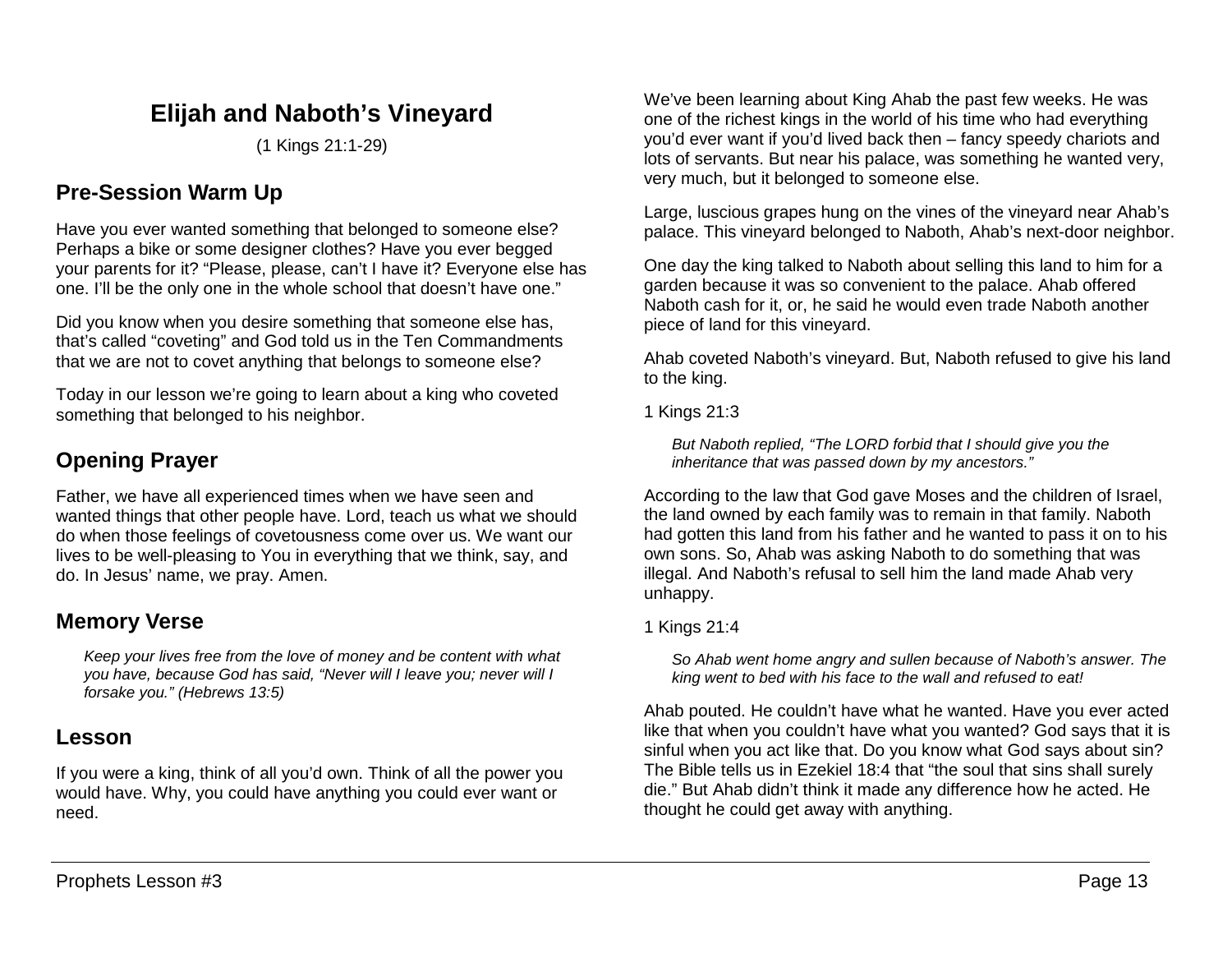Greedy Ahab had plenty of land already, but he wanted Naboth's, too. And he refused to be content without it. As a child of God, are you content? Are you satisfied with the things you have or do you want some of the things your friends have?

Have you ever spent time day dreaming about the things you don't have, imagining in your mind what it would be like to have it? Then, watch out! You are coveting in your heart.

Here's how coveting starts:

- First, you start to believe that you deserve that thing you desire so much.
- Then, you start to think that it's not fair that you don't have it.
- Third, you think you'll never be happy until you get it. Before you know it, you want it so badly that you would do whatever it takes to get it.

People have different ways of trying to get what they want.

- Some kids whine "My sister always gets what she wants. I never get what I want."
- **Some kids throw temper tantrums.**
- Some people even go so far as to steal that thing they want so much.

God wants us to be satisfied with what we have. (Review the Memory Verse.) Don't be constantly wanting things that you can't or shouldn't have. Be content with what God has given you.

If King Ahab had been content with what God had given him, he wouldn't have pouted when he couldn't get Naboth's vineyard.

Ahab's wife, Jezebel, found her husband pouting.

1 Kings 21:5

*"What's made you so upset that you're not eating?"* 

When the king explained to her that it was because Naboth wouldn't sell him that beautiful vineyard, Jezebel wanted to cheer Ahab by getting him Naboth's vineyard. So, she came up with a plan to get it for him.

#### 1 Kings 21:8-10

*So, she wrote letters in Ahab's name, sealed them with his seal, and sent them to the elders and other leaders of the town where Naboth lived. In her letters she commanded: "Call the citizens together for a time of fasting, and give Naboth a place of honor. And then seat two scoundrels across from him who will accuse him of cursing God and the king. Then take him out and stone him to death."* 

Jezebel arranged to have Naboth falsely accused of cursing God and the king. The penalty for cursing the king was death.

So, the men of his city followed the queen's instructions. They called the meeting and put Naboth on trial. Then two scoundrels accused him of cursing God and the king. Then he was dragged outside the city and stoned to death.

Naboth could have disobeyed God and sold Ahab the vineyard he wanted so badly, but he didn't. How sad, he died and he didn't do anything wrong. Who does that remind you of?

God, the Son, the Lord Jesus, died for all the sins of the world and He never, ever sinned. He died for something He didn't do – Jesus died for what you and I did! He took our punishment for sin, the wrong things you and I think, say and do. Jesus didn't have to die for you. And Naboth didn't have to die either, but he was obedient to God and is now in heaven.

When King Ahab heard that Naboth was dead, he took over the vineyard. Ahab and Jezebel thought they got away with it.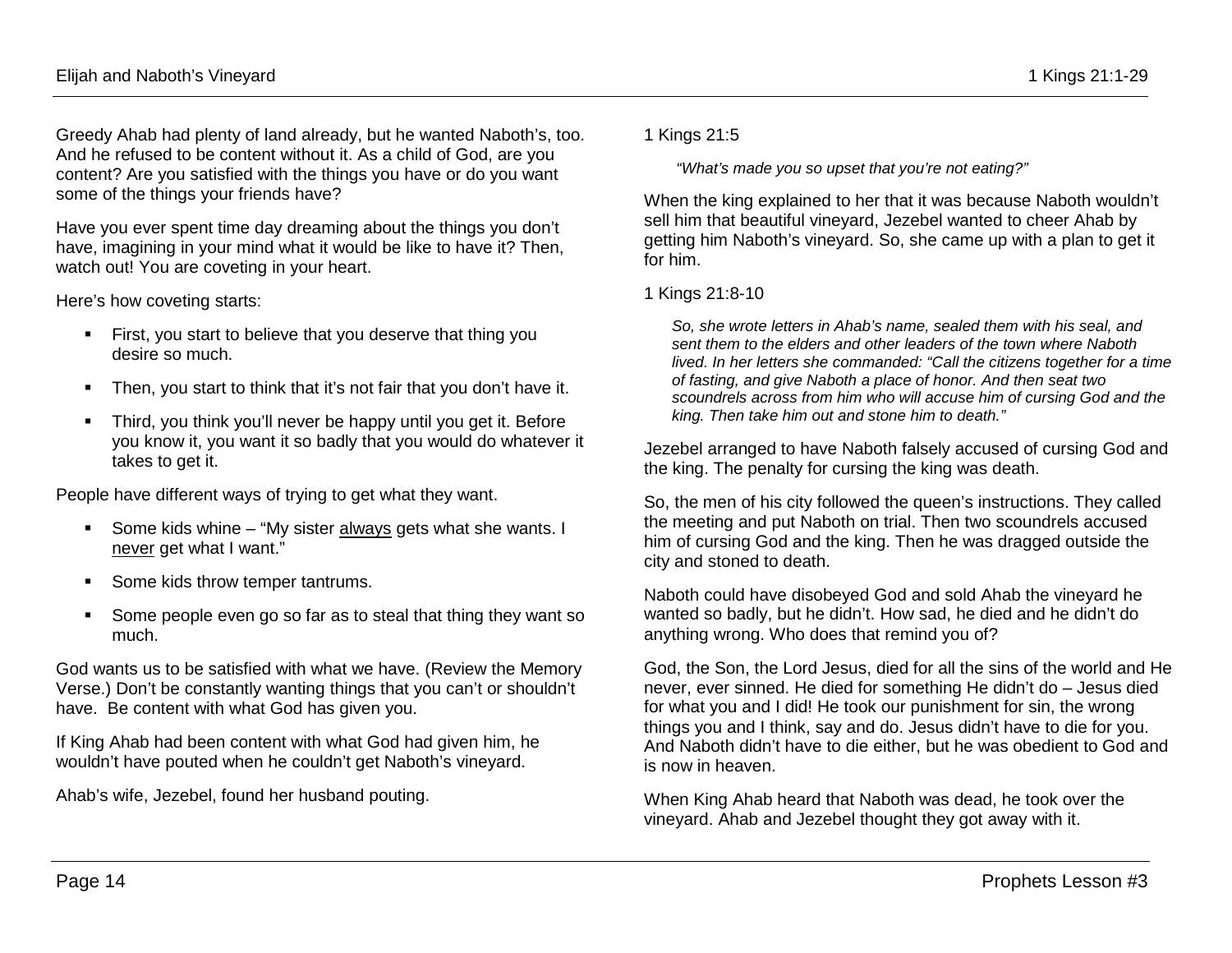#### 1 Kings 21:16

*So Ahab immediately went down to the vineyard of Naboth to claim it*

God wanted Ahab to know that what he and Jezebel had done was wrong. So, he sent Elijah the prophet with another message.

#### 1 Kings 21:17-18

*But the LORD said to Elijah, "Go down to meet King Ahab of Israel, who rules in Samaria. He will be at Naboth's vineyard in Jezreel, claiming it for himself.* 

God saw Ahab in Naboth's vineyard! God knew all the time exactly what was happening. Nothing is a surprise to Him. God is everywhere and knows everything that is happening. He sees everything that goes on. He is all–knowing! He saw what Ahab and Jezebel did to poor Naboth! And, God knows all that goes on in your heart and mind, too. He knows everything you do, even when you are naughty.

Ahab thought he could do anything he wanted and no one would know what happened. What began with an attitude of discontentment, led to the cruel murder of an innocent man.

When you want something that you can't or shouldn't have, how can you keep from letting that *want* control your actions?

- First, when your *mind* begins to imagine what it would be like to have whatever you are desiring, think about all the things you already have and thank God for them (Ephesians 5:20).
- Second, when your *heart* begins to believe Satan's lies (that is, you start to say to yourself, "I deserve it; it's not fair I don't have it; I can't be happy until I get it; I can't live without it), then remember our Memory Verse for this week; say it to yourself.
- **Third, show kindness to those who have what you want: say,** for instance, "That's a really neat bike. You made a good choice." Or, "I hope you enjoy your computer and learn a lot as you use it."

Where does contentment come from? From inside you – from knowing God is with you and from believing His promise to give you all you need. If you are God's child, be content with what God has given you. Ahab's refusal to be content had led him and Jezebel to murder. So, God sent Elijah with a message from him.

1 Kings 21:20

*So, my enemy, you have found me!" Ahab exclaimed to Elijah. "Yes," Elijah answered, "I have come because you have sold yourself to what is evil in the LORD's sight.*

Then Elijah tells Ahab that he had come to place God's curse upon him. He told him that the Lord was going to bring great harm to him.

1 Kings 21:25

*(No one else so completely sold himself to what was evil in the LORD's sight as Ahab did under the influence of his wife Jezebel.*

You need to be content with what you have, not greedy like King Ahab was. Here he was, the king; he had everything, yet he wanted that vineyard.

If you and I are not content with what we have; if we see things that other people have and want them for ourselves, it may lead us to do things that displease God, just like Ahab did. When those feelings of covetousness come over us, we need to stop and thank God for what we already have. Instead of envying other people for what they have, instead of hating others for having things you want, show kindness to them; be happy for them.

If you haven't yet believed in the Lord Jesus as your Savior, you don't have the Holy Spirit living in you to help you be content. If you want to ask Jesus to be your Lord, come talk to me privately after class.

Let's pray and ask God to help us be content with the things He has given us.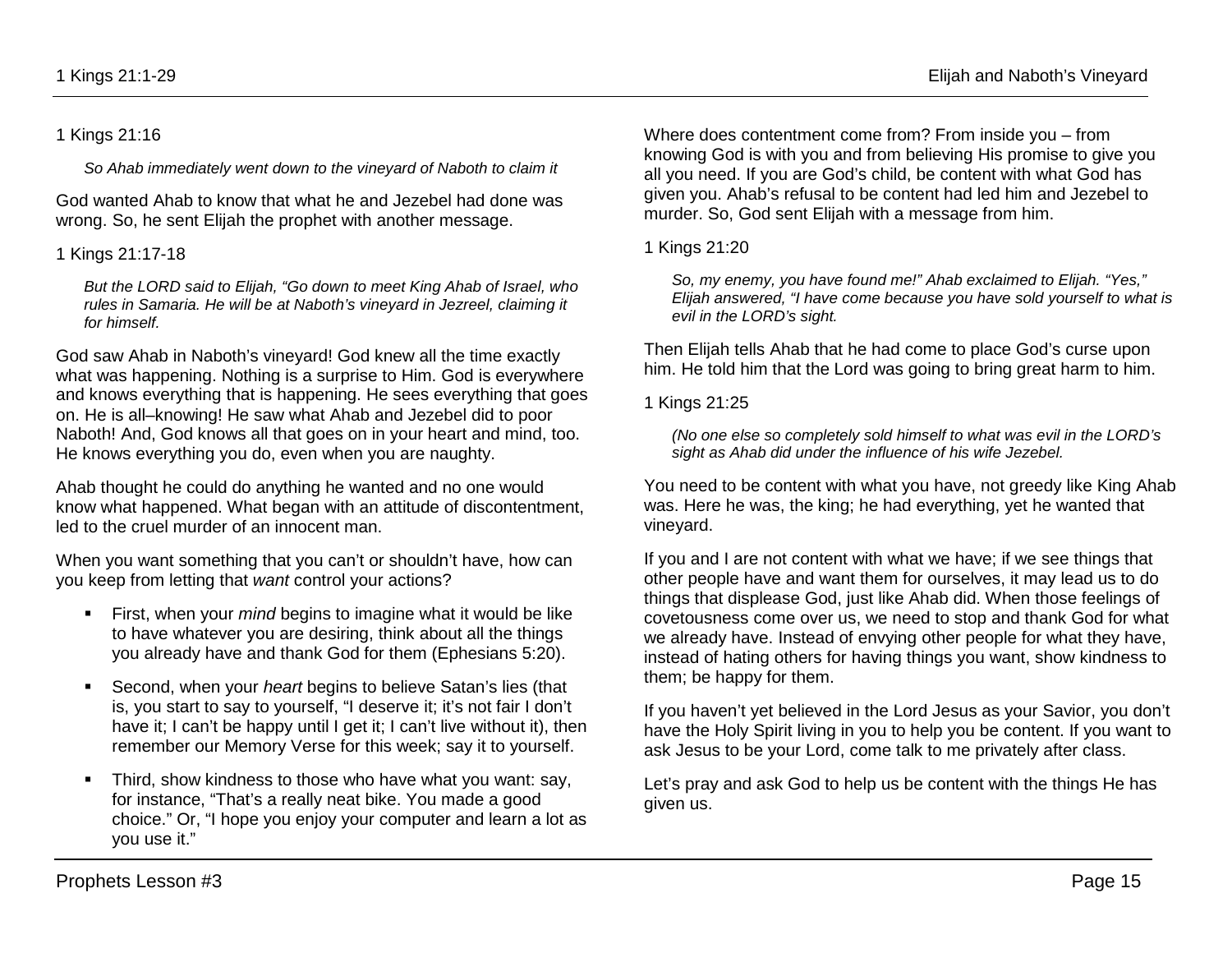## **Closing Prayer**

Father, discontentment is a sin. It's like saying that what You have given us isn't good enough. Forgive us for coveting things that other people have and help us to be content. Thank You for all the wonderful things that you have given us. Help us to always have a thankful and contented heart. In Jesus' name, we pray. Amen.

## **Learning Activities**

### **Craft Corner**

On a piece of construction paper, write today's Memory Verse. Have children use magazine pictures to make a collage of the things for which they are thankful. (Or, use the pattern provided at the end of this lesson.)

### **Game Center**

**Question Marks** — Make a large question mark pattern using the sketch provided. Cut out a question mark shape for each question. For a correctly answered review question, the child may choose a question mark. On the back of the question mark, have written "Zonk," "Sorry," "Try again," "Winner," or "Bull's Eye." Award a small prize or candy for "Winner" and a larger one for "Bull's Eye." Or, you could have point values on the backs of the question marks.

Or, Use the following questions in a game of your choice:

- 1. What did King Ahab covet? (His neighbor's vineyard.)
- 2. What was it about this vineyard that King Ahab liked so much? (It had large luscious grapes hanging on the vines and it was conveniently located right near his palace.)
- 3. What did Ahab offer Naboth for his vineyard? (Cash or a trade for some other land.)



- 4. Why didn't Naboth want to sell King Ahab his vineyard? (Moses had passed a law that said land had to stay within a family. So, it was against the law to sell it to Ahab. And since Naboth had gotten the land from his father, he wanted to pass it on to his sons.)
- 5. How did Ahab act when Naboth told him he wouldn't sell his land? (He pouted because he couldn't have what he wanted.)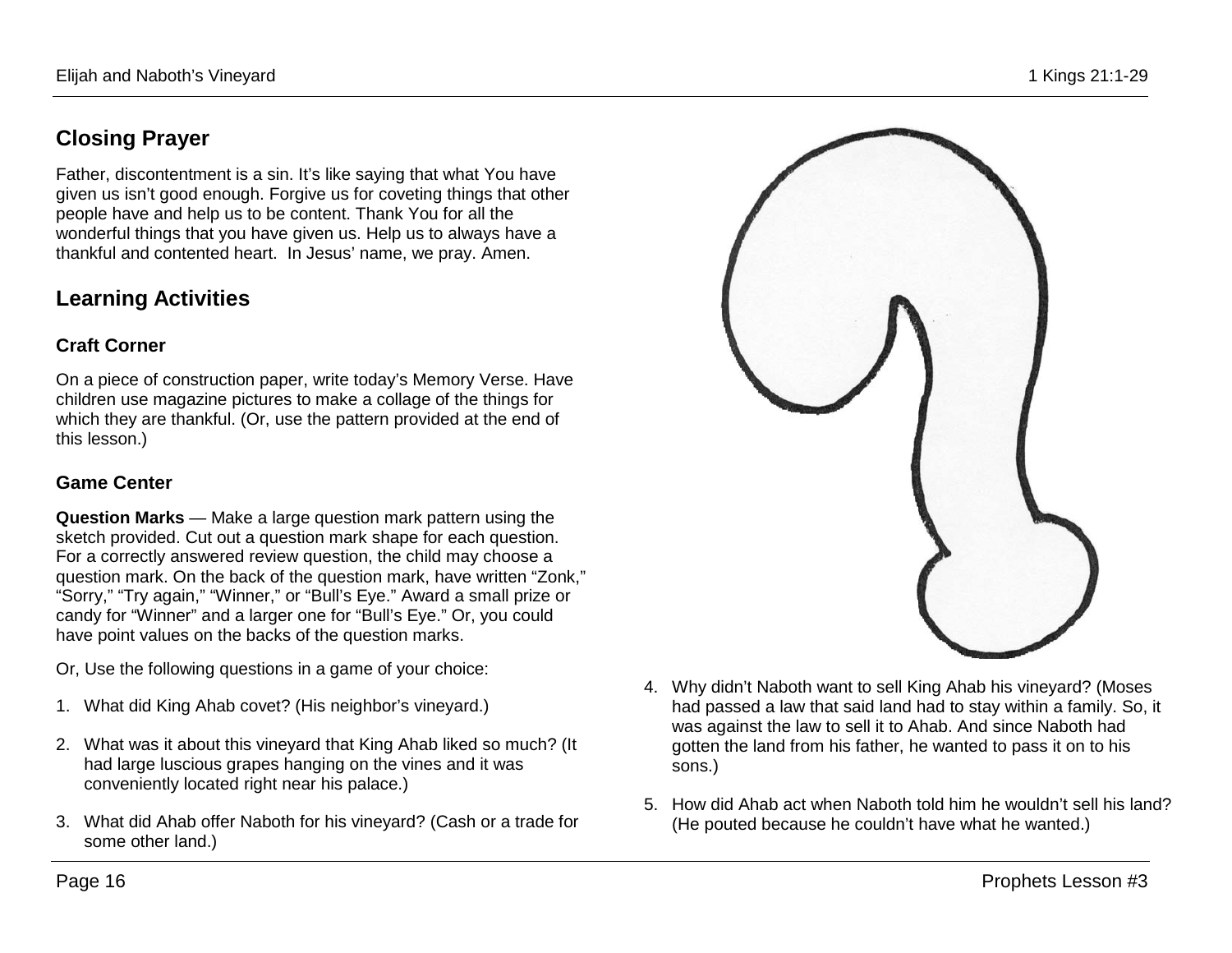- 6. Have you ever pouted when you couldn't get your way?
- 7. Do you know what God says about sin? (The Bible tells us in Ezekiel 18:4 that "the soul that sins shall surely die.")
- 8. Are you satisfied with the things you have or do you want some of the things your friends have? Be honest!
- 9. How does coveting start? (First, you spend time day dreaming about the things you don't have, imagining in your mind what it would be like to have it.)
- 10. What happens if you allow your thoughts to continue to desire the things you don't have? (You think you'll never be happy until you get it and before you know it, you want it so badly that you would do whatever it takes to get it.)
- 11. What are some ways people manipulate others to get their way? (Whine, temper tantrums, stealing.)
- 12. What does God want you to be with the things that you already have? (Content!)
- 13. What did Jezebel do to get that vineyard for her husband? (She arranged to have Naboth falsely accused of cursing God and the king. The penalty for cursing the king was death.)
- 14. Naboth died and he didn't do anything wrong. Who does that remind you of? (Jesus)
- 15. How could have Naboth saved his life? (He could have disobeyed God and sold Ahab the vineyard he wanted so badly.)
- 16. When you begin to covet, what should you do? (Think about all the things you already have and thank God for them.)
- 17. Where does contentment come from? (From inside you from knowing God is with you and from believing His promise to give you all you need.)
- 18. What should you do instead of envying other people for what they have? (Show kindness to them; be happy for them.)